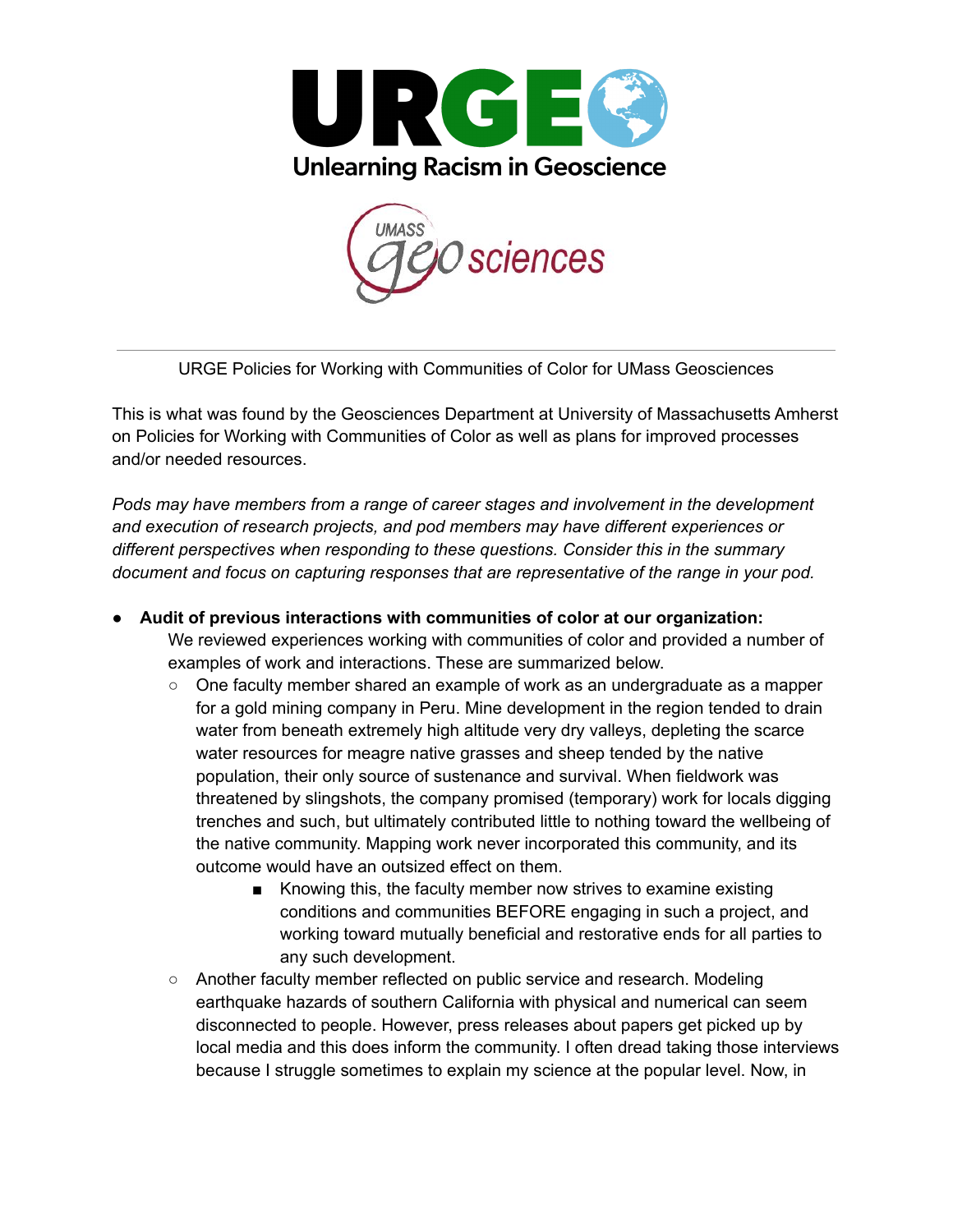

reflecting that this is one of the few ways that my research connects with the local community and I will value this more.

- A graduate student reflected on their work in another cultural context. When I was writing my proposal to do research (including fieldwork) in Norway, I worked closely with collaborators at the Norwegian university which would serve as my host institution. I assumed that they were familiar with the regional community specifics, and trusted them to bring up any requirements for permissions, opportunities for knowledge sharing, etc. when I raised those questions as we were planning the project. So when they told me that there was a community of indigenous Sámi living in the area where we would be conducting fieldwork, but that there was no need to arrange anything in advance because of Norway's right-to-roam laws and because they were "used to having geologists visit" I didn't question it--after all, I was the visitor, and they were the experts. During our fieldwork we had plenty of opportunities to interact with the community, and would discuss what we were doing if they asked, but didn't go out of our way to do so. The other members of our field group were much more concerned with making sure the people hiking there on holiday were aware and supportive of our presence. While I still don't really know how my experience stands in terms of compliance with norms and best practices within the Norwegian system, it made me wonder how things would go if the roles were reversed; if someone coming from another country to do research, in full collaboration with US academics, could they trust their "local" hosts to consider the social justice landscape of the study area? Or can students learn effectively from their professors and advisors to model each step of the research process? Likely not, since ignoring the local communities (or worse) has been the overwhelming historical norm for so long, and as long as academia remains a predominantly white space it will continue that way.
- Moving forward, our department recognizes the need to do some sort of departmental monitoring of interactions department members have with communities of color. Many communities are probably invisible to the scientists working in them from our department, and there is currently no way to track these interactions.

#### **● What worked well in these interactions?**

○ Reaching out to colleagues 1-on-1 to discuss place names, donating leftover field food to community members or groups, sending follow-up information and announcements about any papers/talks, connecting on a personal level when possible (e.g. bring a gift, offer to take people for a meal after/during fieldwork, invite them to visit, attend any presentations they might be giving, offer to share information about groups they work with…and many more possibilities!). It also helps to be prepared; having short project summaries (with your contact info) that you can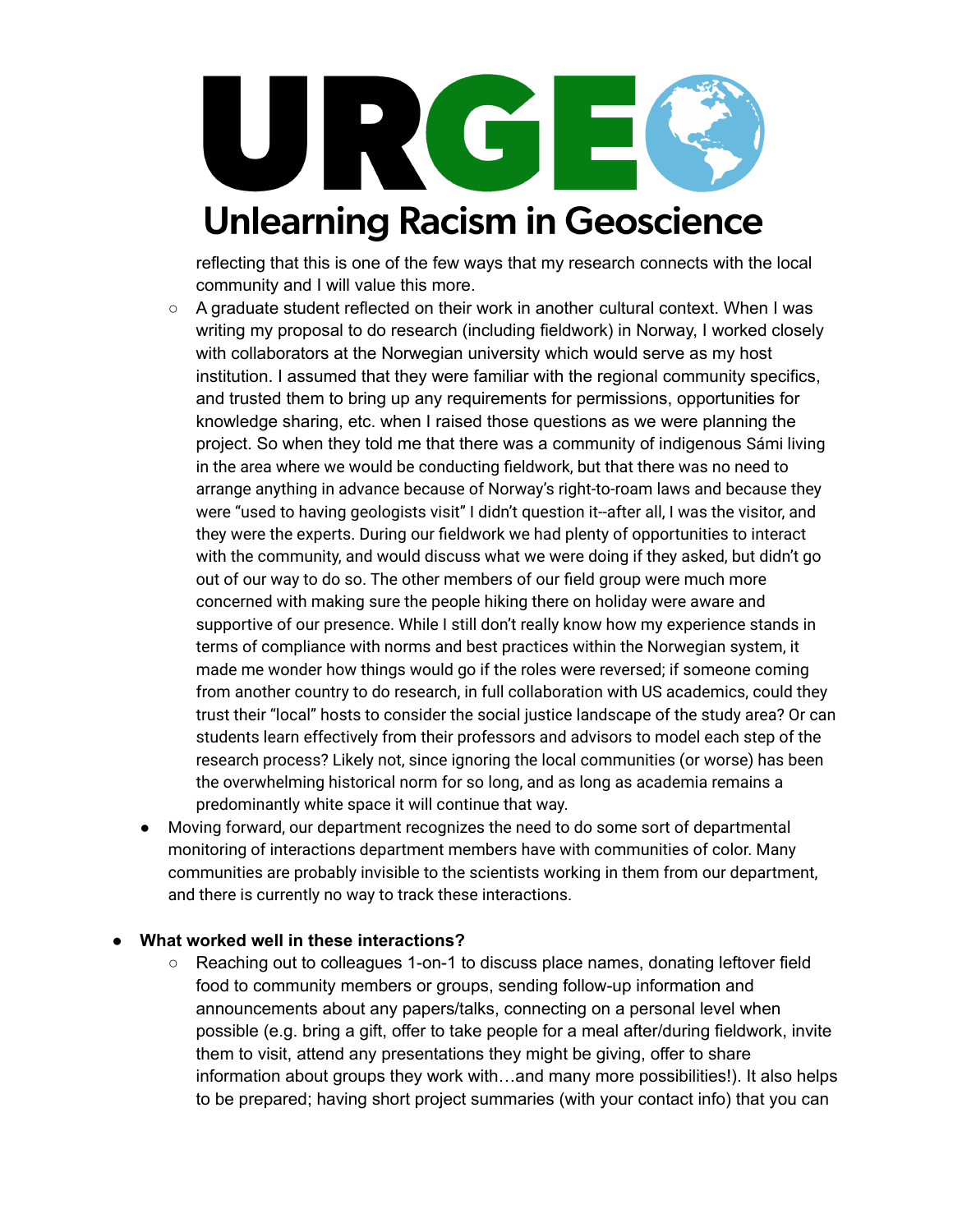URCI

## **Unlearning Racism in Geoscience**

hand out if people are curious about what you're doing is a great way to engage with the local community, even if you already have permission to work there. Spend money in the community when possible; shop in their grocery stores, eat in their restaurants, rent gear locally, and always stop at the roadside fruit stands!

### **● What did not work well, and how can this be better addressed in future plans?**

- Don't sneak around ask permission not forgiveness for access to land, resources
	- $\circ$  Don't 'take' from a community but give and integrate the community in all work
	- UMass has an "extractive" reputation in the community for researching our surroundings and giving nothing back - in Extension, we are trying to use more PAR-like approaches and make sure that if we're asking a community for something (information, interviews, etc.) that we give something back (best practices, lectures, outreach materials)
	- Maps showing property lines can be out of date. Hunting apps are accurate, frequently-updated, and easy to verify that you're not trespassing on someone's property. I've used i-Hunting and can recommend it.
- Clear communication is the key to a successful field trip! Students should know what to expect (and really know, as in have detailed conversations with people signing up for field courses, not just sending an email, and overnight fieldwork should be preceded by 1-on-1 conversations about the food situation, what to pack, potential hazards and stress factors, emergency procedures, and addressing any particular concerns of the student). I also appreciate taking short non-geology detours; why not schedule bathroom stops to coincide at historical or cultural points of interest?

### **● Are there ways to improve the outcome of projects already undertaken?**

- **○** As we've been working on cranberry bog restorations and researching the history of this food, I have been including specific reference to indigenous cultivation in the region in our presentations. In addition, I am currently reaching out to current tribal leaders who may be connected to cranberries, to solicit feedback on the significance of this crop, the meaning of "restoration" in their view, and how to incorporate their voices into a statewide, state-agency-led initiative to restore these lands.
- Attend local and Indigenous scientific conferences such as the Shifting Season Summit to engage with tribal scientists already working in the same areas.
- **● Are there specific resources or guidelines that are needed to improve the process for planning ahead and working with communities of color?**
	- We need to proliferate the resources for contacting indigenous leaders, the resources and databases for soliciting indigenous speakers and scholars, and